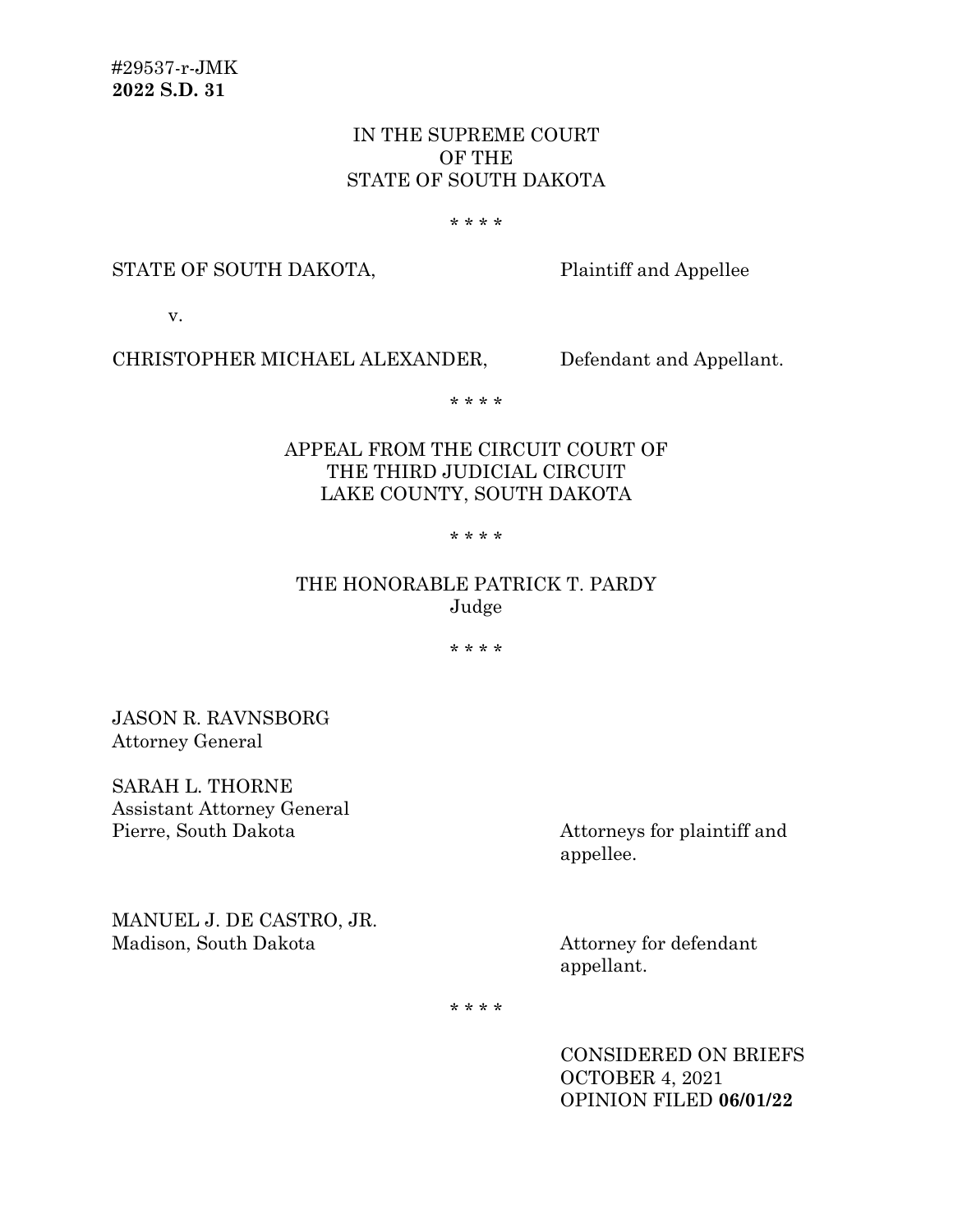### KERN, Justice

[¶1.] Christopher Alexander owns a Rottweiler and two pit bulls. His neighbor, Michael Baartman, had contact with the two pit bulls on March 4, 2020, which culminated in Alexander being convicted of violating SDCL 40-1-23 for having a "potentially dangerous animal." Although the circuit court convicted Alexander of the charge following a bench trial, the court expressed concern regarding the lack of due process in determining whether the animals were dangerous as defined in SDCL 40-1-1(5), a requirement for a conviction under SDCL 40-1-23. Alexander appeals the sufficiency of the evidence supporting his conviction. We reverse.

## **Factual and Procedural Background**

[¶2.] Alexander and his girlfriend, Sierra Cundy, lived together with Alexander's mother in Chester, South Dakota, from December 2019 through March 4, 2020. Their next-door neighbor was Baartman. Alexander and Cundy had three dogs—one Rottweiler and two pit bulls.

[¶3.] On December 17, 2019, the first incident between Baartman and Alexander's dogs took place. Alexander was not at home, but Cundy was home and out in the yard. Baartman was walking from his garage to his vehicle when Alexander's Rottweiler ran toward Baartman. The Rottweiler stopped approximately two feet away from Baartman and, according to Baartman, was growling with its hair standing up on its back and with its teeth showing. Baartman kept slowly walking toward his vehicle and, when he came into the view

-1-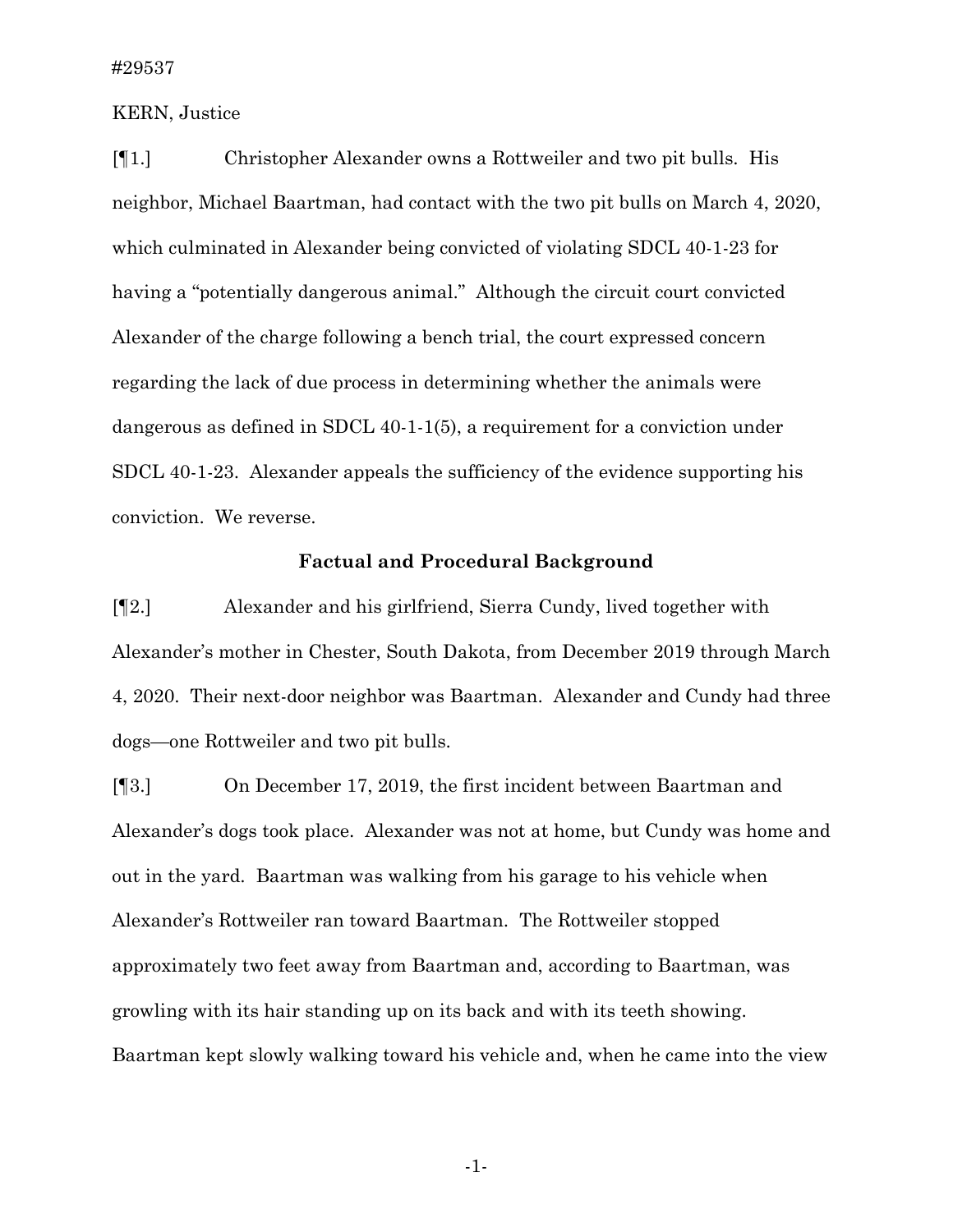#### #29537

of Cundy, who was standing in her and Alexander's yard, she called for the dog to come back to the yard and it obeyed her command.

[¶4.] Baartman told Cundy that she needed to keep the dog on a leash. Baartman testified at Alexander's bench trial that he was "very scared of [the] dog" because he "thought it was going to take [him] down." Baartman subsequently asked law enforcement what he could do about the dog. The officer who spoke to Baartman is not definitively identified in the record, but Baartman testified he or she told him that all Baartman could do was carry a gun and shoot the dog if it attacked him. Deputy Grant Lanning testified at Alexander's bench trial that he spoke to Alexander on December 17 and advised him to keep his dogs contained and under control.

[¶5.] On March 4, 2020, Baartman had a second encounter with Alexander's dogs. Alexander's two pit bulls ran up to Baartman while he was walking to his vehicle. Alexander again was not home, but Cundy was. First, Alexander's white pit bull ran up to Baartman, followed by Alexander's brown pit bull. Baartman was carrying a gun and pointed it at the dogs but did not shoot because Cundy and two of her children were outside in the yard. Cundy called for the dogs and they ran back to her. The encounter lasted a few seconds and was captured, but without audio, by the surveillance camera of a neighbor who lived across the street.

[¶6.] Later in the day when Alexander learned what had happened with Baartman and the dogs, he called law enforcement and notified them that "Mr. Baartman pulled a gun on my dogs." Alexander stated that the situation needed to be taken care of or he would take matters into his own hands, threatening that

-2-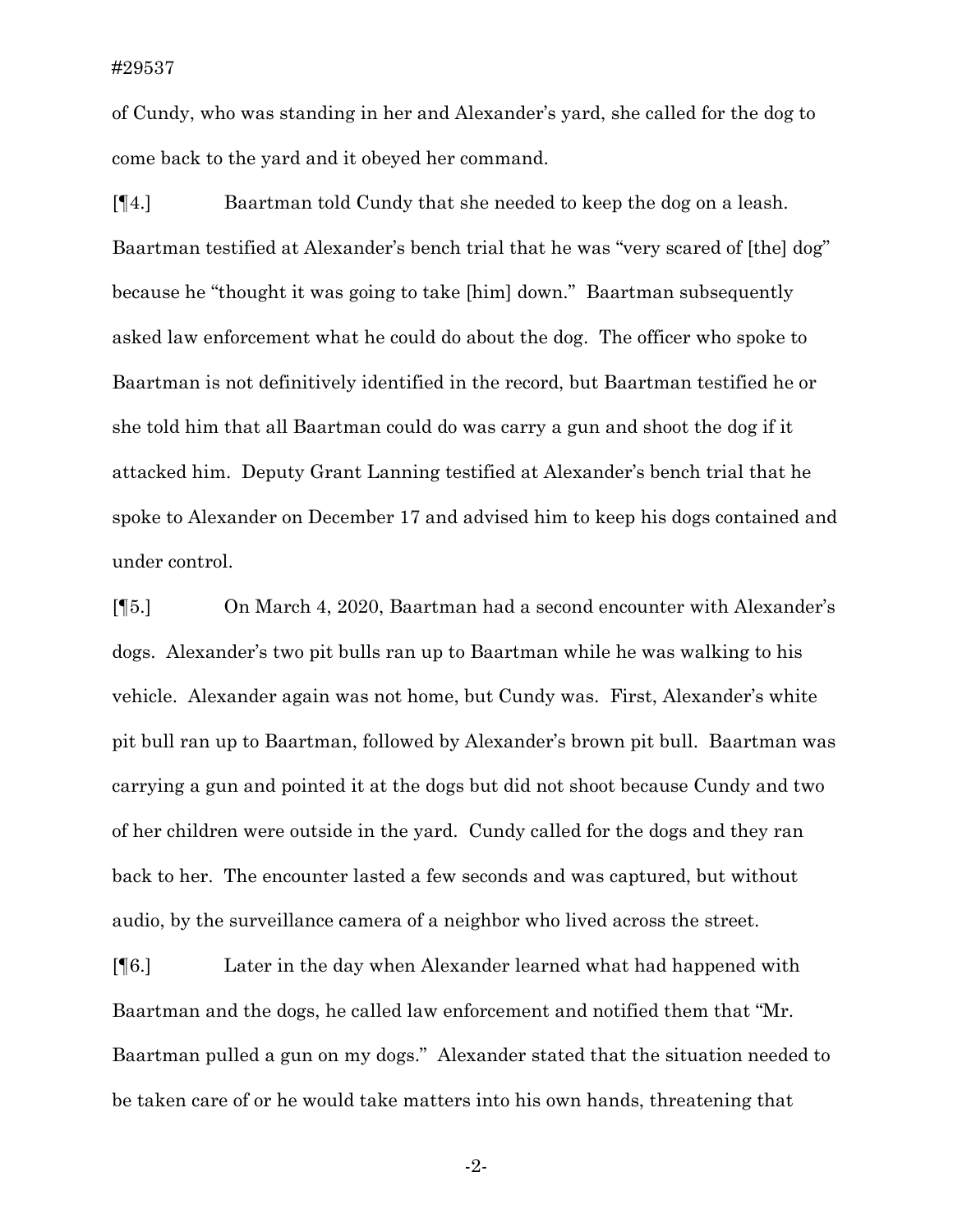### #29537

Baartman "would not need a hospital because he would be dead." Deputy Lanning then called Baartman to notify him of what Alexander had said.

[¶7.] Several Lake County Sheriff's Deputies arrived at Alexander's home the afternoon of March 4. They obtained surveillance camera footage of the incident from the neighbor across the street, issued Cundy, who was at home at the time, a ticket for keeping a "potentially dangerous animal," and impounded the dogs. Cundy subsequently pled guilty and paid the ticket.

[¶8.] Deputy Sarina Talich, who drove the dogs to Madison for impoundment, testified at the bench trial that the dogs growled and barked while she was transporting them in her car. After arriving at the pound, the dogs were removed from the car using a lasso tool and moved into kennels, during which process they barked and growled. Once the dogs were placed in kennels and the other dogs at the pound, who had become excited with the arrival of Alexander's dogs, settled down, Alexander's dogs calmed down as well.

[¶9.] Deputies met with Alexander at his home on the evening of March 4. After some discussion, they ticketed him for failure to restrain a dangerous animal, a Class 1 Misdemeanor, under SDCL 40-1-23. Alexander was subsequently charged by information with the single count of having a "potentially dangerous animal" on March 10, 2020. Alexander was arraigned on April 29, 2020, entered a plea of not guilty, and requested a trial.

[¶10.] The parties tried the case before the circuit court on December 15, 2020. After the evidentiary portion of the trial was complete, the court alerted the parties of its concern regarding the propriety of applying the definition of a

-3-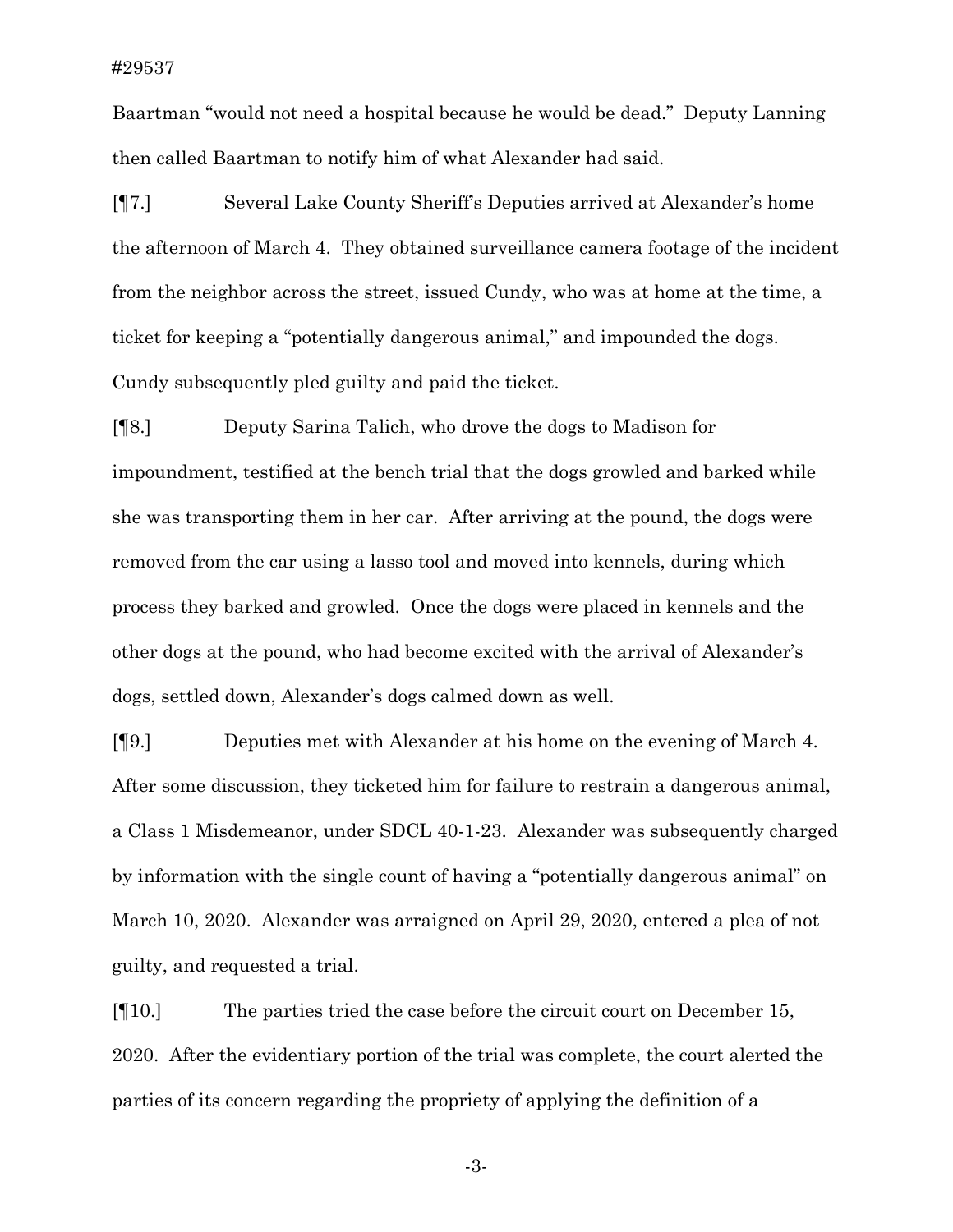dangerous animal in SDCL 40-1-1(5) to a criminal charge under SDCL 40-1-23, stating, "I don't know [whether] that's constitutional or not. It certainly strikes the [c]ourt as backwards." The circuit court reasoned, "It actually makes the law enforcement officer—it's the only statute I know that does this—that makes the law enforcement officer the finder of fact. Not the court, not a jury." The court further stated that "I just think that that's a terrible standard, to let people involved in the situation, not an independent fact-finder, make that determination." The circuit court began this discussion with the statement that "these may be two of the worstwritten statutes I've ever read, but they are presumed to be constitutional. So that's where I'm starting."

[¶11.] After analyzing the evidence, the circuit court found Alexander guilty as charged. As to the third element of the charge, in which the definition of dangerous animal in SDCL 40-1-1(5) was used to determine if Alexander's dogs were dangerous, the circuit court stated that "[m]y finding that the animals are potentially dangerous is based strictly on the finding of the officer that the animal was potentially dangerous, which is what the statute says." Additionally, the court stated that "if that wasn't the standard, I would have acquitted. And being clear on the record, is that the video [from the neighbor's surveillance camera]—there's no way for me to tell in that video if the animals are dangerous." Alexander was sentenced that same day to five days in the Lake County Jail, suspended, and ordered to pay restitution of \$1,755 for the impoundment of his dogs. He was also ordered to have no contact with Baartman. A judgment of conviction was signed and filed on January 11, 2021.

-4-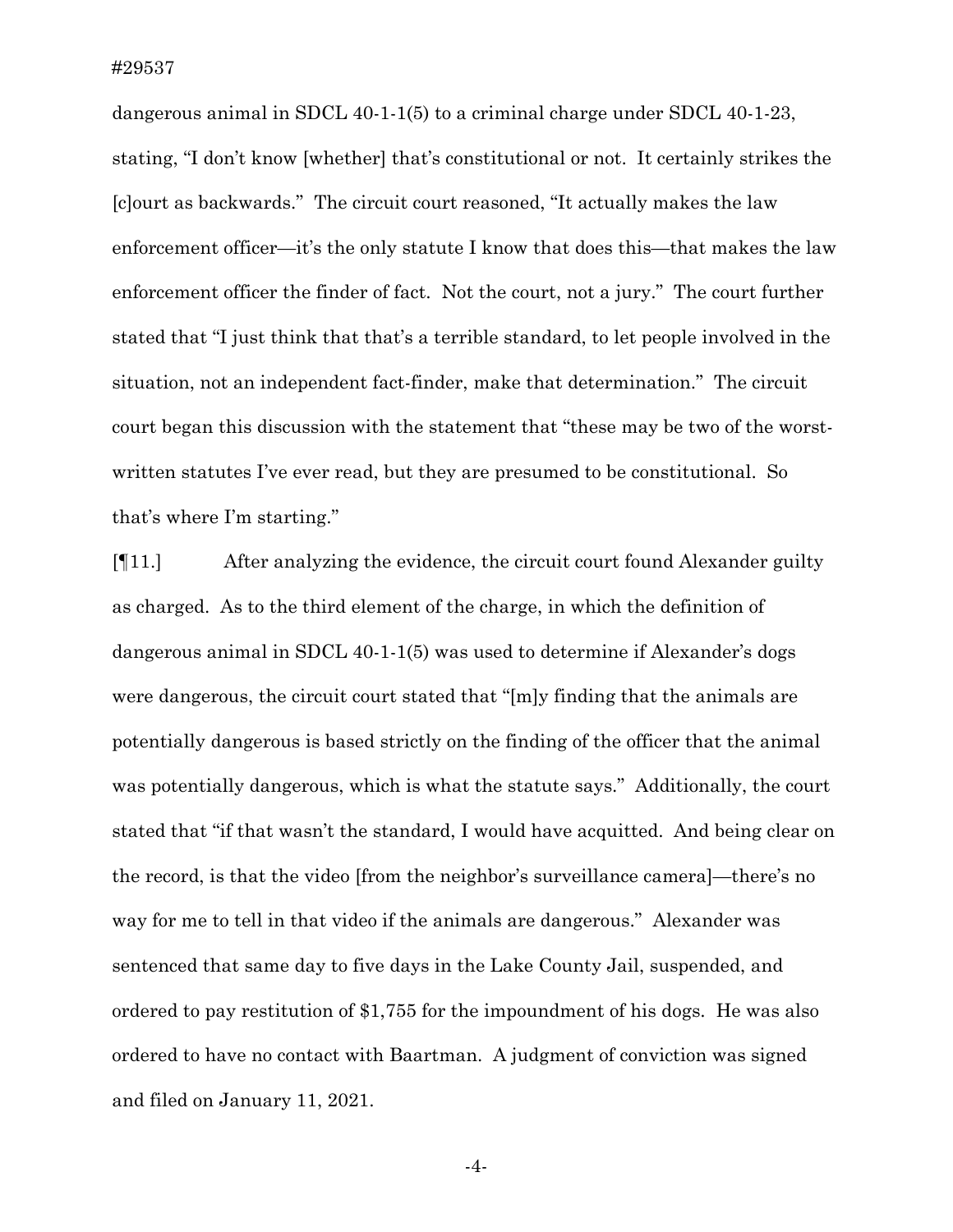[¶12.] Alexander filed a notice of appeal on February 8, 2021, raising one issue which we restate as follows: whether the evidence presented at trial was sufficient to support his conviction for violation of SDCL 40-1-23 for keeping a "potentially dangerous animal."

### **Standard of Review**

[¶13.] Whether there is sufficient evidence "to sustain a conviction is reviewed de novo." *State v. McReynolds*, 2020 S.D. 65, ¶ 11, 951 N.W.2d 809, 814. We consider "whether, after viewing the evidence in the light most favorable to the prosecution, any rational trier of fact could have found the essential elements of the crime beyond a reasonable doubt." *Id.* (citation omitted). When reviewing a conviction rendered in a bench trial, "this Court defers to the [trial] court, as fact finder, to determine the credibility of witnesses and the weight to be given to their testimony." *State v. Rodriguez*, 2020 S.D. 68, ¶ 55, 952 N.W.2d 244, 260 (citation omitted).

### **Analysis and Decision**

[¶14.] To prove the charge of keeping a "potentially dangerous animal" under SDCL 40-1-23, the State must prove, beyond a reasonable doubt, that (1) the defendant was the owner or caretaker of the animal, (2) the animal was not in a proper enclosure or confined or restrained, and (3) the animal was dangerous. SDCL 40-1-23 provides:

> The owner or caretaker of a potentially dangerous animal shall keep such animal in a proper enclosure. If a potentially dangerous animal is not in a proper enclosure, it shall be directly accompanied by its owner or caretaker and confined or restrained in such a manner that, after investigation by the board, any peace officer, or any officer or agent of a humane

> > -5-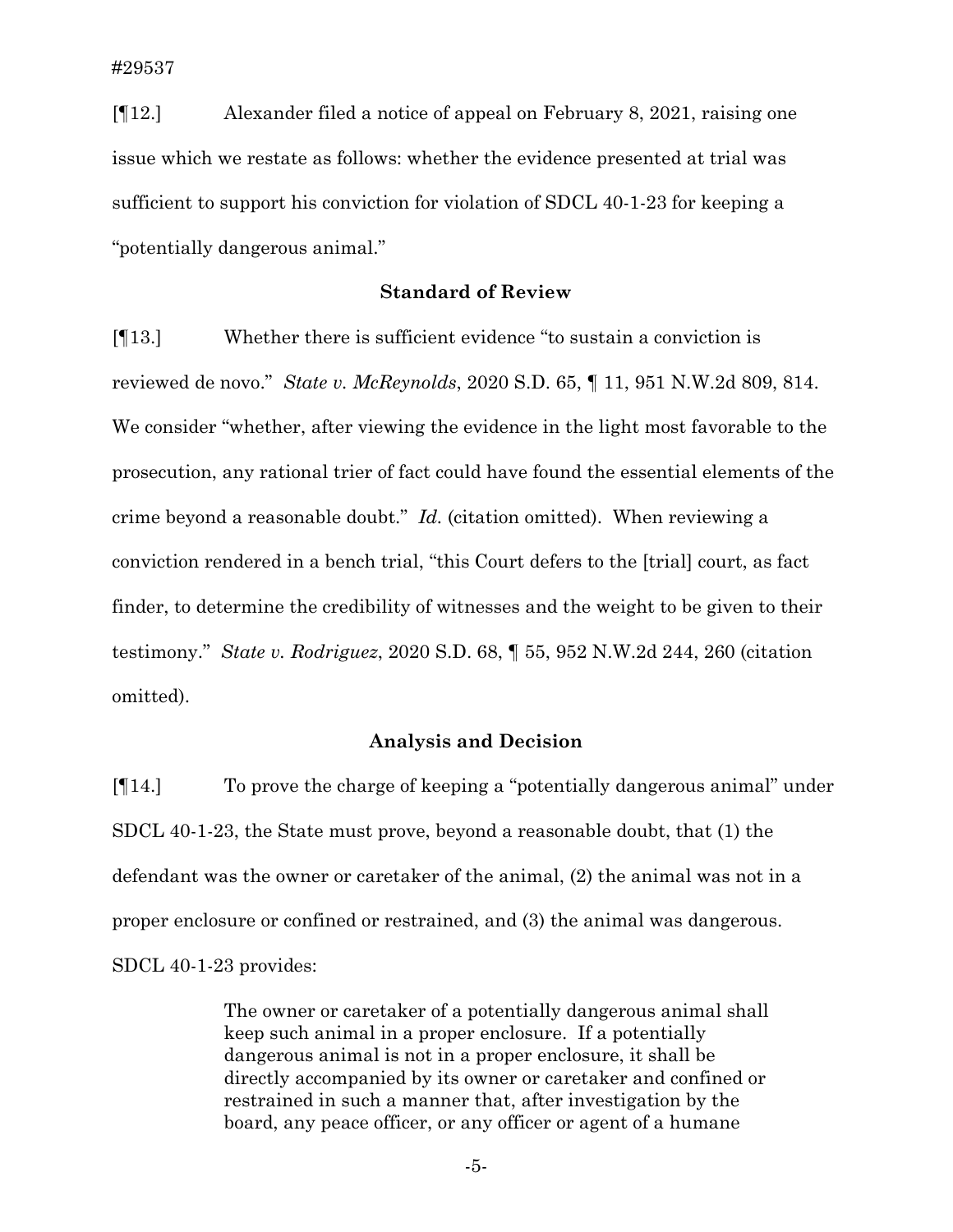society, it is not a dangerous animal. The ownership or possession of a dangerous animal in violation of this section is a Class 1 misdemeanor.

SDCL 40-1-1(5) defines a dangerous animal for purposes of element (3) as "any animal that, by itself or by environmental circumstances, at the determination of the board, any agent or officer of a humane society, or any law enforcement officer, is a threat to the physical well-being of other owned animals or humans[.]"

[¶15.] Neither party disputes that the dogs were not in an enclosure, confined, or restrained. Although Alexander contends that because he was not home during the March 4 incident, he cannot be criminally responsible, the statute requires only that he be the owner or caretaker of the animal. Here, the circuit court determined that Alexander owned the dogs based on his statement to law enforcement that the dogs were "my dogs." The evidence produced supports the court's determination that elements (1) and (2) of SDCL 40-1-23 were proven at trial.

[¶16.] As to element (3), SDCL 40-1-1(5) provides in pertinent part that an animal is dangerous if "any law enforcement officer" determines that the animal "is a threat to the physical well-being of other owned animals or humans[.]" The court stated that its finding of dangerousness was "based strictly on the finding of the officer that the animal was potentially dangerous" and that "if that wasn't the standard, I would have acquitted."[∗](#page-6-0) We agree with the circuit court's initial

<span id="page-6-0"></span><sup>∗</sup> The concurrence in result asserts that "there was no determination that Alexander's dogs were dangerous animals within the definition of SDCL 40-1- 1(5)." However, the concurrence in result ignores the law enforcement determination that the dogs were dangerous in that law enforcement ticketed (continued . . .)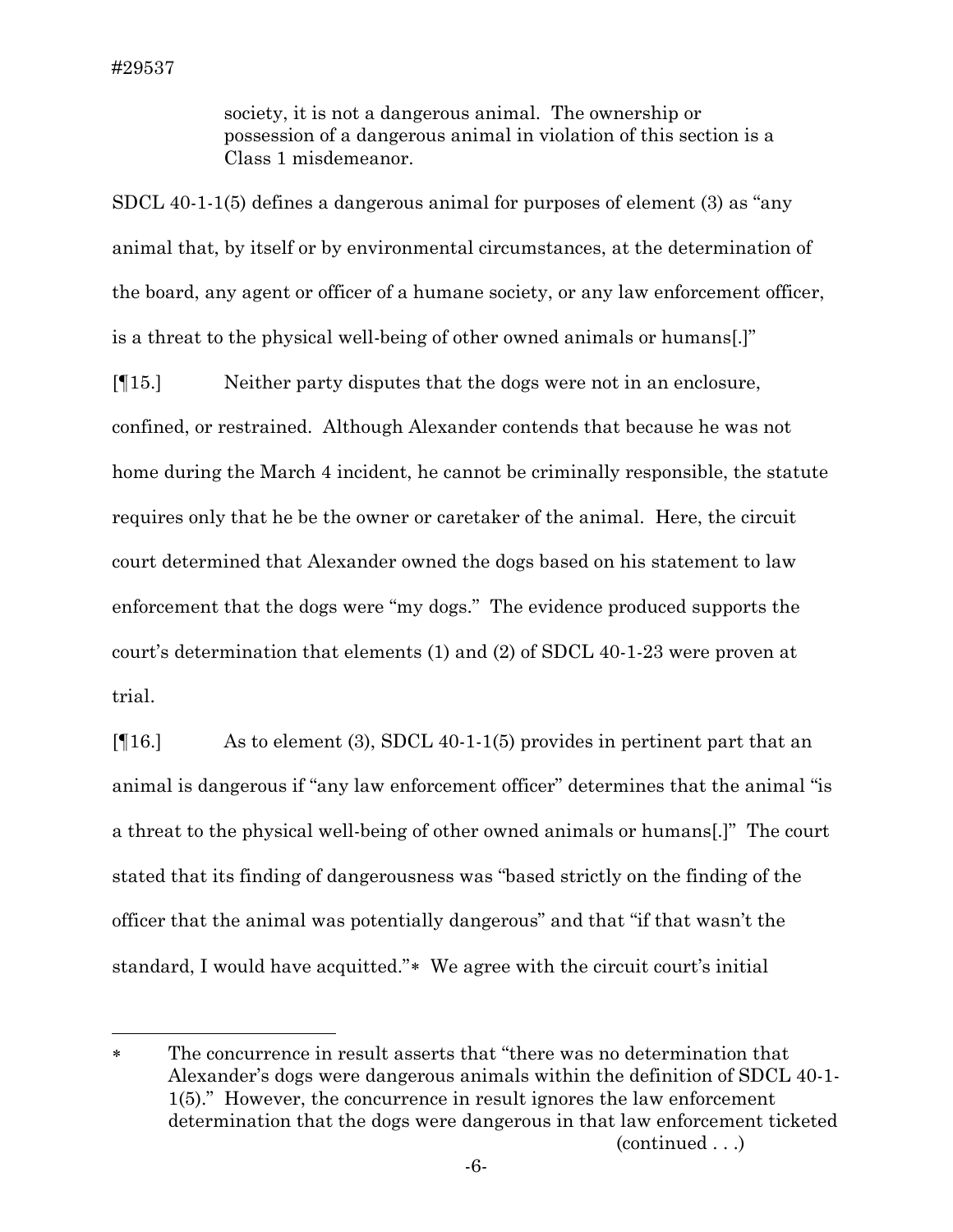impression of the statute and conclude that this evidence is not sufficient to support a conviction under SDCL 40-1-23.

[¶17.] Alexander argues that the testimony from law enforcement officers and the video admitted at trial support his theory that the dogs were not dangerous. Alexander contends that the video showed that the dogs ran up to Baartman and then ran away a few seconds later. Alexander emphasizes that there is no dispute regarding the accuracy of this depiction in the video as confirmed by Baartman and the law enforcement officers who testified regarding the video. Alexander further argues that the only law enforcement officer who testified to having interacted with the dogs, Deputy Talich, "did not testify that she believed the dogs to be a threat to other owned animals or humans . . . ." The State responds that, under SDCL 40-1- 1(5), it was only required to prove that a law enforcement officer made a determination that the dogs were dangerous, which occurred when law enforcement officers wrote Alexander the ticket for failing to restrain a dangerous animal. The State also relies in its brief before this Court on the testimony by law enforcement regarding their investigation of the incident and Deputy Talich's observation of the dogs' behavior as she transported the dogs to the pound as evidence supporting the dogs' dangerousness.

[¶18.] In Alexander's case, neither party, nor the circuit court, cited *City of Pierre v. Blackwell*. In *Blackwell*, an animal control officer determined that Blackwell's dog was dangerous, and, on the basis of that determination, Blackwell

 $\overline{\phantom{a}}$  , where  $\overline{\phantom{a}}$  , where  $\overline{\phantom{a}}$  , where  $\overline{\phantom{a}}$ 

<sup>(. . .</sup> continued)

Alexander for failing to restrain a *dangerous* (not *potentially dangerous*) animal.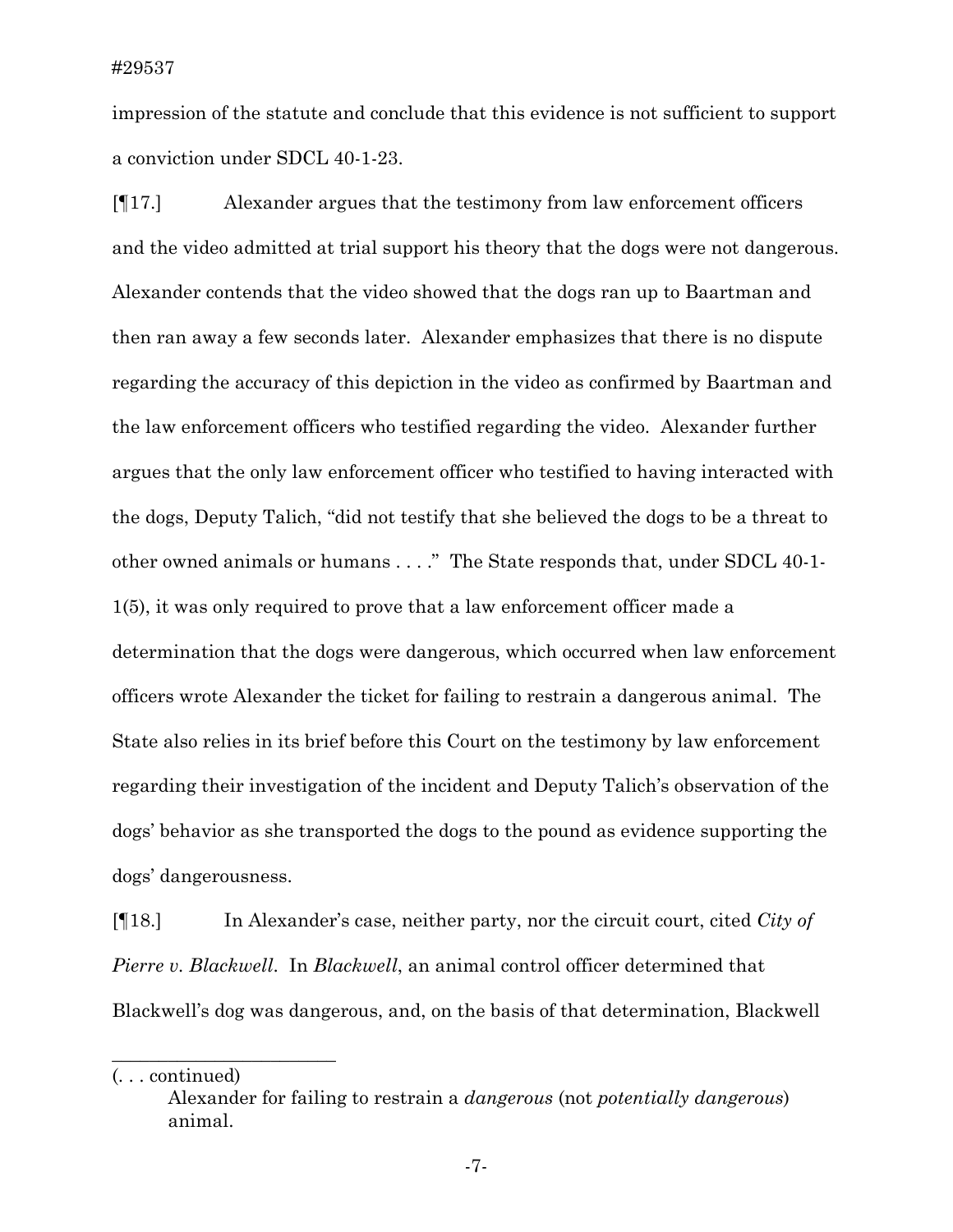was convicted for failing to comply with certain requirements that a City of Pierre ordinance imposed upon owners of animals declared by an animal control officer to be dangerous.2001 S.D. 127, ¶¶ 16–17, 635 N.W.2d 581, 586–87. This Court held that Blackwell was not afforded due process when he was convicted based on the animal control officer's determination of dangerousness. *Id.* ¶ 17, 635 N.W.2d at 587. Although the Court determined that the city ordinances under which Blackwell was convicted afforded due process to owners of animals subject to the regulations, the Court concluded that the circuit court erred by "merely review[ing] the animal control officer's decision for its legality" rather than making an "independent determination of dangerousness by a neutral judicial officer as part of the criminal proceeding." *Id.* ¶¶ 16–18, 635 N.W.2d at 586–87. The Court therefore reversed Blackwell's conviction because he was deprived of his right to have the State prove the dog was a dangerous animal beyond a reasonable doubt and remanded the matter for further proceedings. *Id.* ¶ 18, 635 N.W.2d at 587.

[¶19.] *Blackwell*, although decided on due process grounds, is instructive in this case in that an officer's sole determination that an animal is dangerous does not suffice to prove that an animal is dangerous beyond a reasonable doubt in a criminal proceeding implicating due process rights. Rather, a neutral factfinder must conclude from the evidence presented at trial whether the animal is dangerous for purposes of satisfying the third element of SDCL 40-1-23. In this case, the circuit court did not make this required finding and instead expressed that it considered itself bound by the officer's determination of dangerousness because the language of the statute appears to require nothing further. The circuit court noted

-8-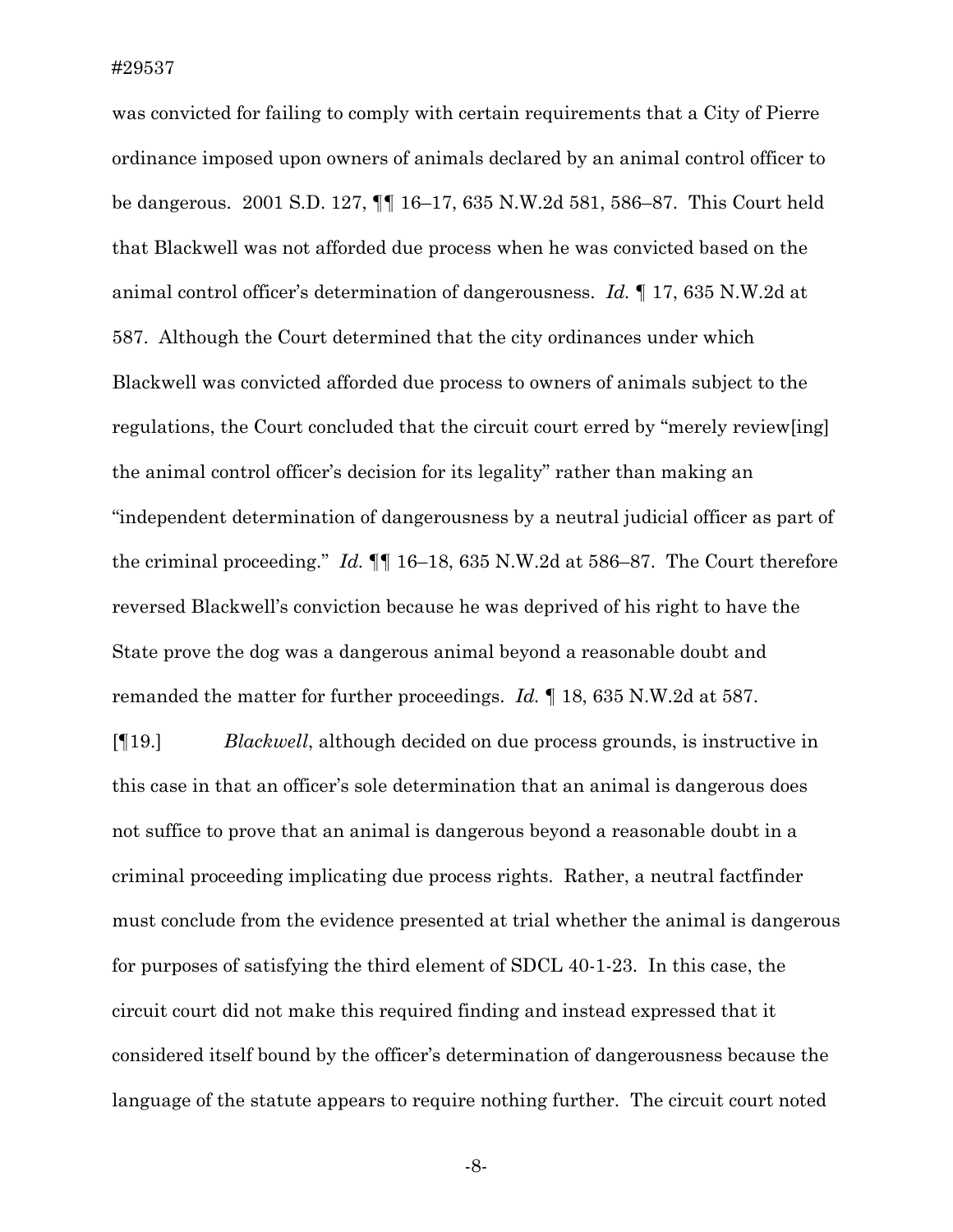that if the definition of a dangerous animal as provided in SDCL 40-1-1(5), requiring only an officer's determination that the dogs were dangerous, "wasn't the standard, *I would have acquitted*." (Emphasis added.) Because *Blackwell* mandates that due process requires a higher standard than that stated in SDCL 40- 1-1(5) to prove the dangerousness of an animal in a criminal proceeding, and because the circuit court clarified that it would have acquitted but for the SDCL 40- 1-1(5) language, we reverse Alexander's conviction.

[¶20.] DEVANEY and MYREN, Justices, concur.

[¶21.] JENSEN, Chief Justice, and SALTER, Justice, concur in result.

SALTER, Justice (concurring in result).

[¶22.] I agree that there is insufficient evidence to sustain Alexander's conviction for violating SDCL 40-1-23. The statute criminalizes possession of a dangerous animal—not a potentially dangerous one. A dangerous animal is one that has been determined to be "a threat to the physical well-being of other owned animals or humans[.]" SDCL 40-1-1(5). This determination can be made by "the board, any agent or officer of a humane society, or any law enforcement officer[.]" *Id.*

[¶23.] Here, there was no determination that Alexander's dogs were dangerous animals within the definition of SDCL 40-1-1(5). Therefore, the State failed to present any proof on this element of SDCL 40-1-23, and Alexander's misdemeanor conviction should be reversed. The circuit court's reliance upon the officer's post-seizure opinion of the dogs' dangerousness is problematic, as the court suspected, but not simply because it ultimately treated the testimony as dispositive.

-9-